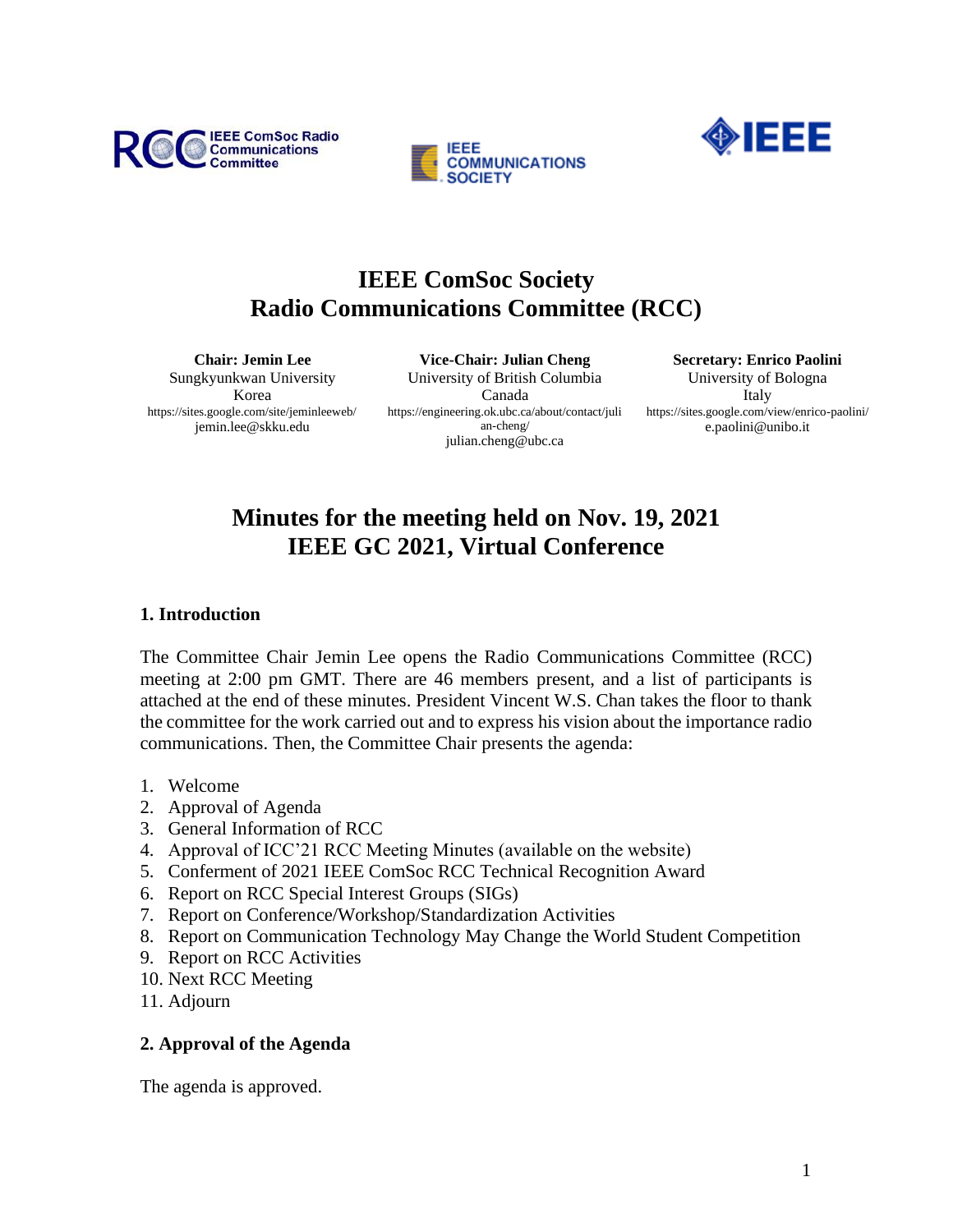## **3. General Information of RCC**

The Chair reviews the mission and the goals of the RCC, presents general information about RCC (meetings, how to become an RCC member), and explains the difference between a member and an active member.

# **4. Approval of IEEE ICC'21 RCC Meeting Minutes**

The minutes (circulated via RCC website) are approved.

## **5. Conferment of 2021 IEEE ComSoc RCC Technical Recognition Award**

The Radio Communications Committee (RCC) Technical Recognition Award aims to promote radio communications research and development activities in both the academic and industrial community. This award is established as part of the RCC activities in which research and development takes place in areas related to radio communications. The award recognizes members of the IEEE Communications Society (ComSoc) who have made outstanding contributions to the technological advancement of radio communications.

The Award Committee 2021-2022 has the following composition:

- Hanna Bogucka (Chair)
- Jack Winters
- Marco Chiani
- Hyundong Shin
- Julian Cheng

The 2021 IEEE ComSoc RCC Technical Recognition Award is conferred to Prof. George K. Karagiannidis, Aristotle University of Thessaloniki, for outstanding contribution to wireless communication systems. Prof. Karagiannidis gives a short speech thanking the committee for the award.

## **6. Report on RCC Special Interest Groups (SIGs)**

The Vice-Chair presents the four existing RCC special interest groups.

## **Wireless Localization SIG**

The Vice-Chair invites Dr. Stefania Bartoletti, the Chair of the Wireless Localization SIG to report about the SIG activities. Dr. Bartoletti describes the activities of the Wireless Localization SIG. She explains the general goal of the SIG, to solicit the development of new positioning strategies that leverage the wealth of wireless communication technologies as well as of new location-aware procedures to enhance the efficiency of communication networks. She then presents the activities carried out by the SIG. They include:

- Organization of the "9th Workshop on Advances in Network Localization and Navigation (ANLN)" at IEEE Globecom 2021, Madrid.
- Organization of the Special Session on Network Localization and Navigation in Challenging Wireless Environments at MILCOM 2021.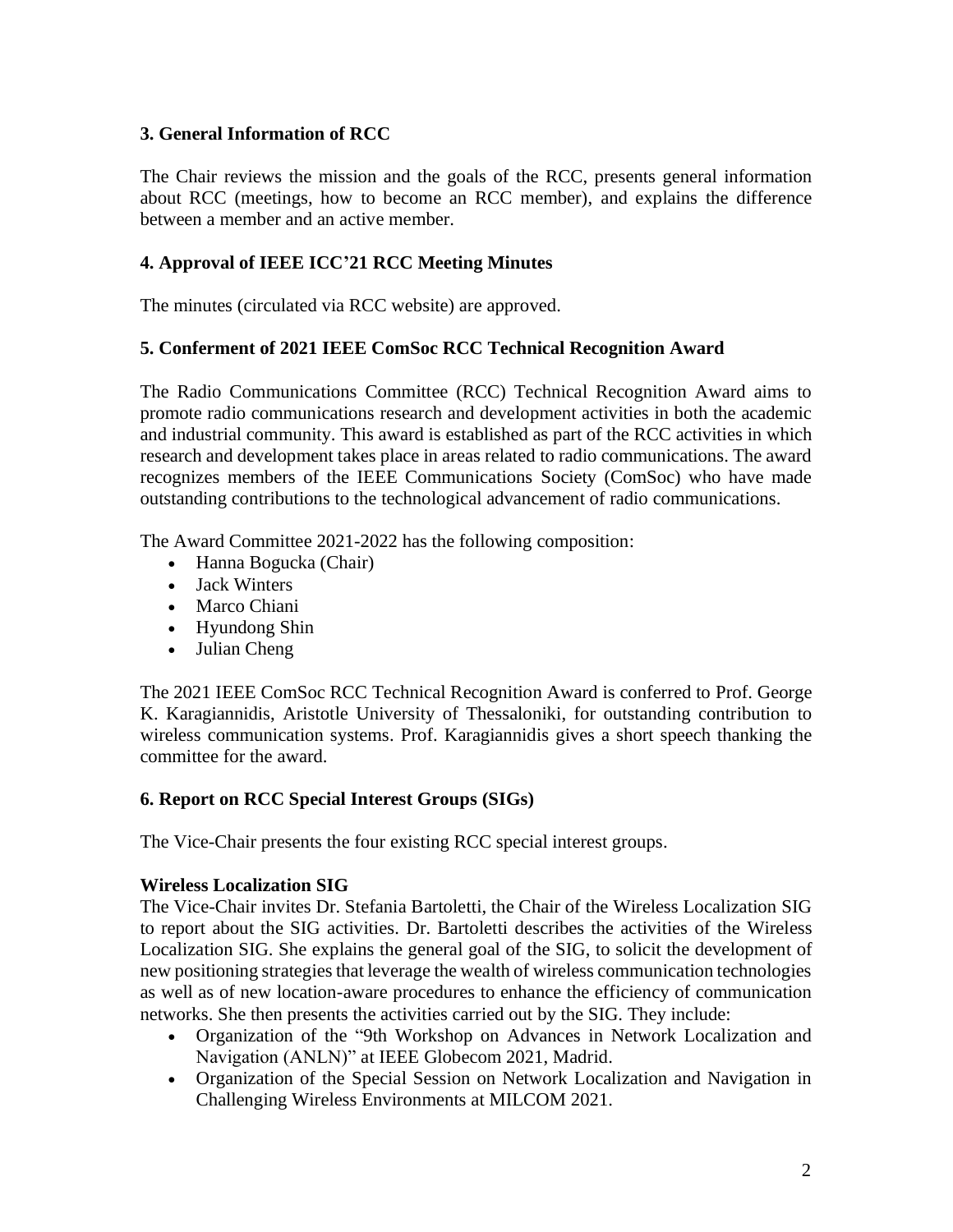- Organization of the Workshop on synergies of communication, localization, and sensing towards 6G" at IEEE ICC 2022, Seoul, South Korea.
- Maintenance of the new "Best Readings in Network Localization and Navigation" section in the IEEE ComSoc website.

It is pointed out that the co-chairs of the 9th Workshop on Advances in Network Localization and Navigation are Stefania Bartoletti, Andrea Giorgetti, Takai Eddine Kennouche, and Mohammad Javad Khojasteh. The workshop is organized in collaboration with the in collaboration with the EU H2020 project LOCUS Project. Moreover, it is remarked that the editorial members of the best readings in network localization and navigation are Michael Buehrer, Santiago Mazuelas, and Yuan Shen.

## **Propagation Channels for 5G and Beyond SIG**

The Vice-Chair invites Prof. Dajana Cassioli, the Vice-Chair of the Propagation Channels for 5G and Beyond SIG to report about the SIG activities. Prof. Cassioli reviews both the motivation and the goals of the SIG. She points out that propagation channels are fundamental for system design and testing, but several 5G and B5G scenarios (including, mmWave, THz, factory IoT channels, and others) are currently insufficiently covered. The SIG goals include the establishment and maintenance of a webpage for information exchange by pointing to new papers, the organization of tutorials and lectures, and the organization of workshops/symposia at ComSoc conferences. The upcoming activities of the SIG include:

- The organization of a workshop ("Workshop on Wireless Propagation Channels for 5G and B5G") at ICC 2022, with Camillo Gentile (NIST) as chair and a A. Molisch (USC) and D. Cassioli (Univ. l'Aquila) as steering committee members. This workshop follows a successful first workshop that was organized at Globecom 2020.
- An ongoing liaison with NIST mmWave channel alliance (A. Molisch). The main activities carried out by the alliance include the comparison of different highresolution parameter extraction methods and the analysis of "best practices" for sounder calibration.
- The establishment and promotion of a new ComSoc level group for standardization of channel models for Beyond 5G.

Regarding this latter point, Dr. Cassioli points out that interested people are invited to contact Andreas Molish.

#### **Integrated Sensing and Communications SIG**

The Vice-Chair invites Dr. Tingting Zhang, the Chair of the Integrated Sensing and Communications SIG to report about the SIG activities. Dr. Tingting Zhang points out the SIG motivation and interests. He explains that integrated sensing and communication systems aim at jointly sensing the environment and performing communication, by sharing the same frequency, time and hardware. The SIG is very interested in industrial collaborations, including the standard contributions, prototype implementations, etc. Dr. Zhang overviews the past and current activities of the SIG. Past activities include:

- Panel discussions in main stream IEEE conferences, for example, WCNC 2021.
- The organization of Feature Topics on "Location Awareness for 5G and Beyond" in IEEE Communications Magazine.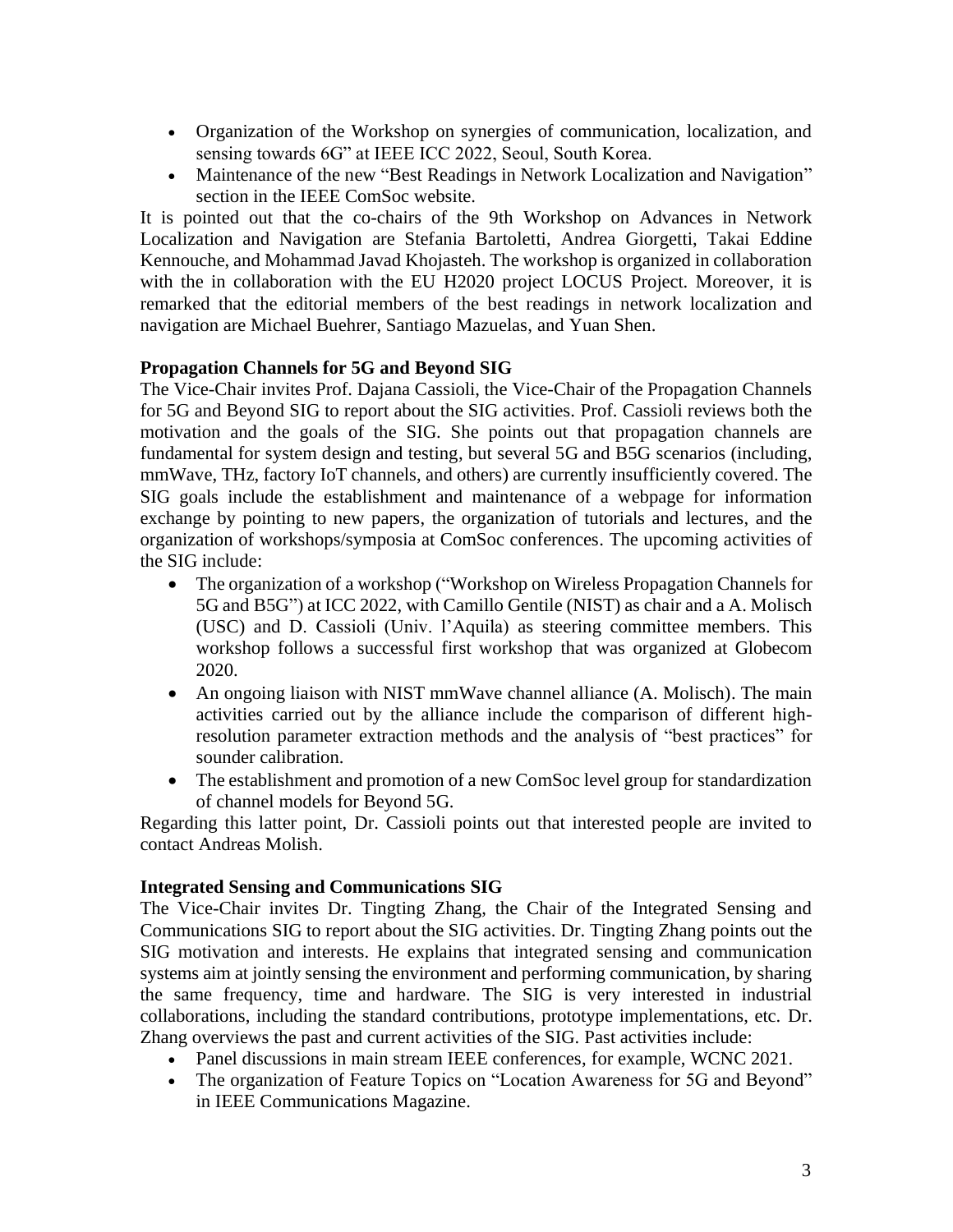Upcoming activities include:

- The organization of a special issue on "Integration of radar sensing, localization and communications (ISLC)" in EURASIP Journal on Wireless Communications and Networking, currently under review.
- The organization of a special issue in IEEE Internet of Things Journal, currently under preparation.

Dr. Zhang also presents other planned activities of the SIG, that include a series of online seminars on ISC and the organization of workshops and sessions in IEEE conferences.

#### **Terahertz Communications SIG**

The Vice-Chair invites Dr. Hina Tabassum, the Chair of the Terahertz Communications SIG, to report about the SIG activities. Dr. Tabassum presents the SIG officers and the SIG media chair, and announces publication of a website for the SIG. She explains that the SIG ambitions is to become the unifying forum of discussion for all the aspects relating to THz communications, from device technologies to radio propagation and communication systems design. The SIG also aims at: (1) providing a one-stop-shop for the wireless research community, where to find key resources and pointers to relevant THz materials, helping any researcher to join and contribute to this exciting field; (2) Organizing convened sessions and workshops as well as special issues in IEEE conferences and journals; (3) Promoting and supporting standardization activities on THz communications in 6G and beyond worldwide. She reviews the past activities of the SIG, that include two hosted and one sponsored seminar, one organized workshop at ICC 2022, two tutorials (one at VTC-2021 Fall and another one at PIMRC 2021). Currently, the SIG has 77 members and a mailing list has been created. The planned SIG activities in the upcoming period include:

- Organization of invited seminars, one every three months.
- Sponsoring of external related seminars.
- Organization of workshops along with mainstream IEEE conferences.
- Sponsoring external related workshops.
- Organization of tutorials and panels along with mainstream IEEE conferences.
- Maintainance and update of the recommended readings section.

Concerning the last point, Dr. Tabassum remarks that the creation of an official IEEE ComSoc Best Readings for THz Communications is in progress.

#### **7. Report on Conference/Workshop/Standardization Activities**

The secretary presents the report on the RCC sponsored conferences/workshops. The report for each specific conference/workshop is available in the slides that can be downloaded from the RCC website. Conferences/workshops and the corresponding RCC representatives are listed below (see slides for details):

- ICC 2021: Chia-Han Lee (WC), Hesham Elsawy (MWN).
- GLOBECOM 2021: Andrea Giorgetti (WC), Chenghao Qi (SPC).
- ICC 2022: Giovanni Geraci (WC), Yuan Shen (SPC), Chia-Han Lee (CRAIN).
- GC 2022: Theodoros Tsiftsis (WC), Enrico Paolini (CT).

No critical aspects emerge from the presented report. The Secretary also presents the report on standardization activities. It is pointed out that RCC members participate actively to several standardization initiatives promoted by the IEEE, including ComSoc Standards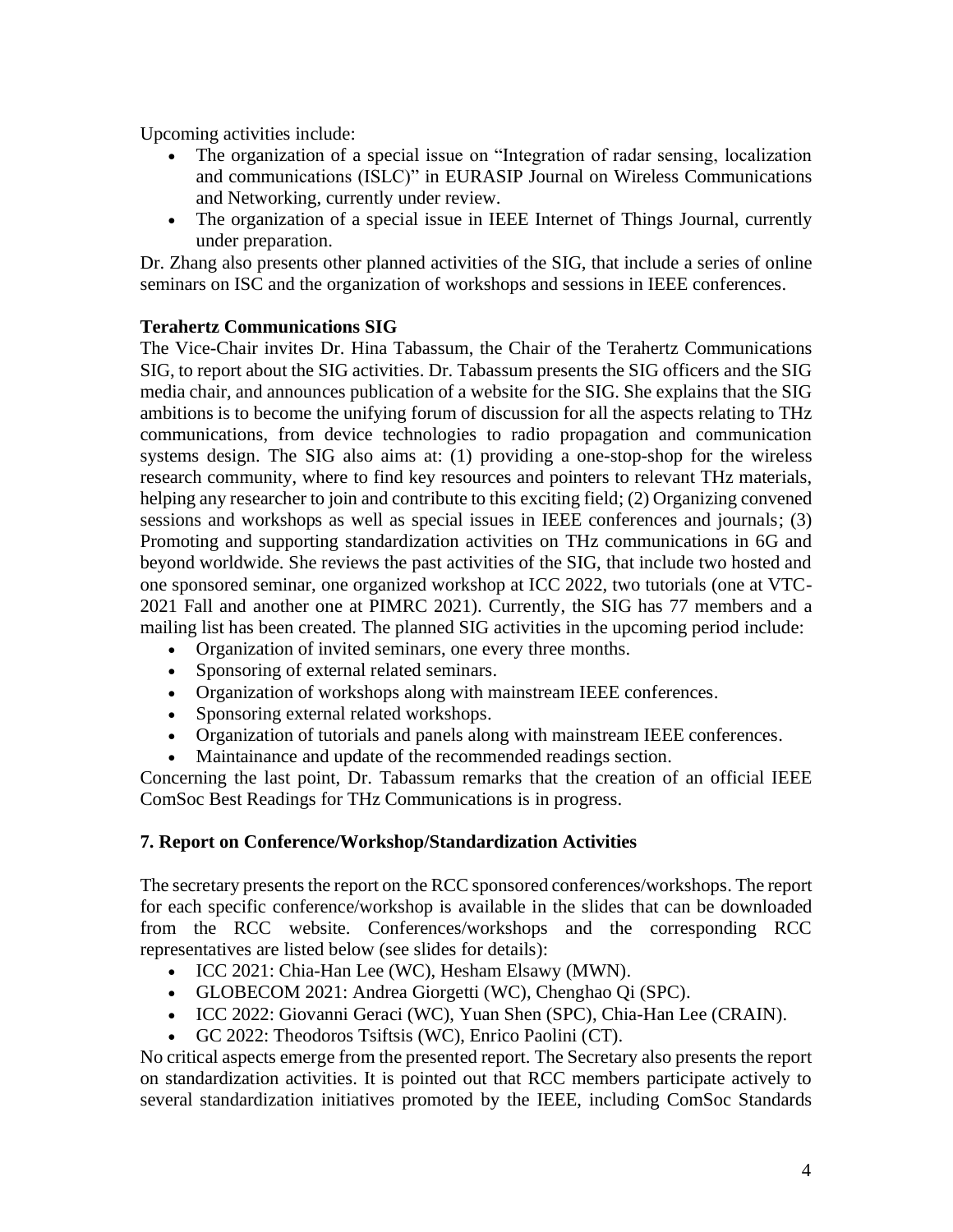Development Board, IEEE Dynamic Spectrum Access Networks Standards Committee, Power Line Communications Standards Committee, Virtualized and Software Defined Networks and Services Standards Committee, Mobile Communication Networks Standards Committee. All details are available in the the slides downloadable from the RCC website. It is remarked that people interested in being involved in these activities may refer to the RCC Standards Laiason Officer Dr. George Chrisikos or to the RCC officers.

## **8. Report on Communication Technology May Change the World Student Competition**

TingTing Zhang, the RCC representative, presents the Communication Technology May Change the World Student Competition 2021. He first reviews the scope of the competition. Promoted by the IEEE Communications Society, it recognizes students or teams of students who demonstrate the capacity to improve the lives of people, through the application of communication technology and the development of projects that meet the human needs of people. The number of eligible submissions is first reviewed: 53 in 2021, 54 in 2020, 51 in 2019, 33 in 2018, 23 in 2017, 36 in 2016, 34 in 2015, 42 in 2014, and 30 in 2013. Concerning 2021, the first phase of the review process has been competed and the top 14 projects ranked in phase 1 are chosen as candidates for the first and second prizes. Dr. Zhang mentions the top four projects in the first phase, as follows:

- WiVi-Pass: A wireless-visual cross-correlated presence system for Covid- Pass entrance management, by Yunfeng Huang, TU Dortmund University Germany.
- Magdroid: An IoT-Enabled Environment-Aware Electrical Safety Assistant, by Anshita Gupta, Indian Institute of Technology, Kharagpur India.
- Diagnosis of Specific Phobic Anxiety Disorders using Virtual Reality Environment, by Alina Munir, University of Engineering and Technology, Lahore, Pakistan.
- Saving Fuel, Time, and Lives with Collaborative Autonomous Intersection Management, by I-Chih Wang, National Yang Ming Chiao Tung University, Taiwan.

## **9.** Report on RCC Activities

The Chair presents the report on RCC activities. Regarding GLOBECOM and ICC symposia chair nominations, she points out that the call for nomination for Globecom 2023 has been sent out via RCC mailing list (with deadline November 25, 2021). A total of 14 nominations were received for ICC 2023 and a total of 9 nominations were received for GC 2022. The Chair highlights that self-nomination is allowed. The Chair also reviews RCC representatives selected as symposia chairs at ICC 2023 in Rome, as follows:

- Mobile & Wireless Networks Symposium: Chun-Hung Liu (Mississippi State Univ.).
- Communication & Information System Security Symposium: Dajana Cassioli (Univ. of L'Aquila).
- Signal Processing for Communications Symposium: Yik-Chung Wu (Univ. Hong Kong).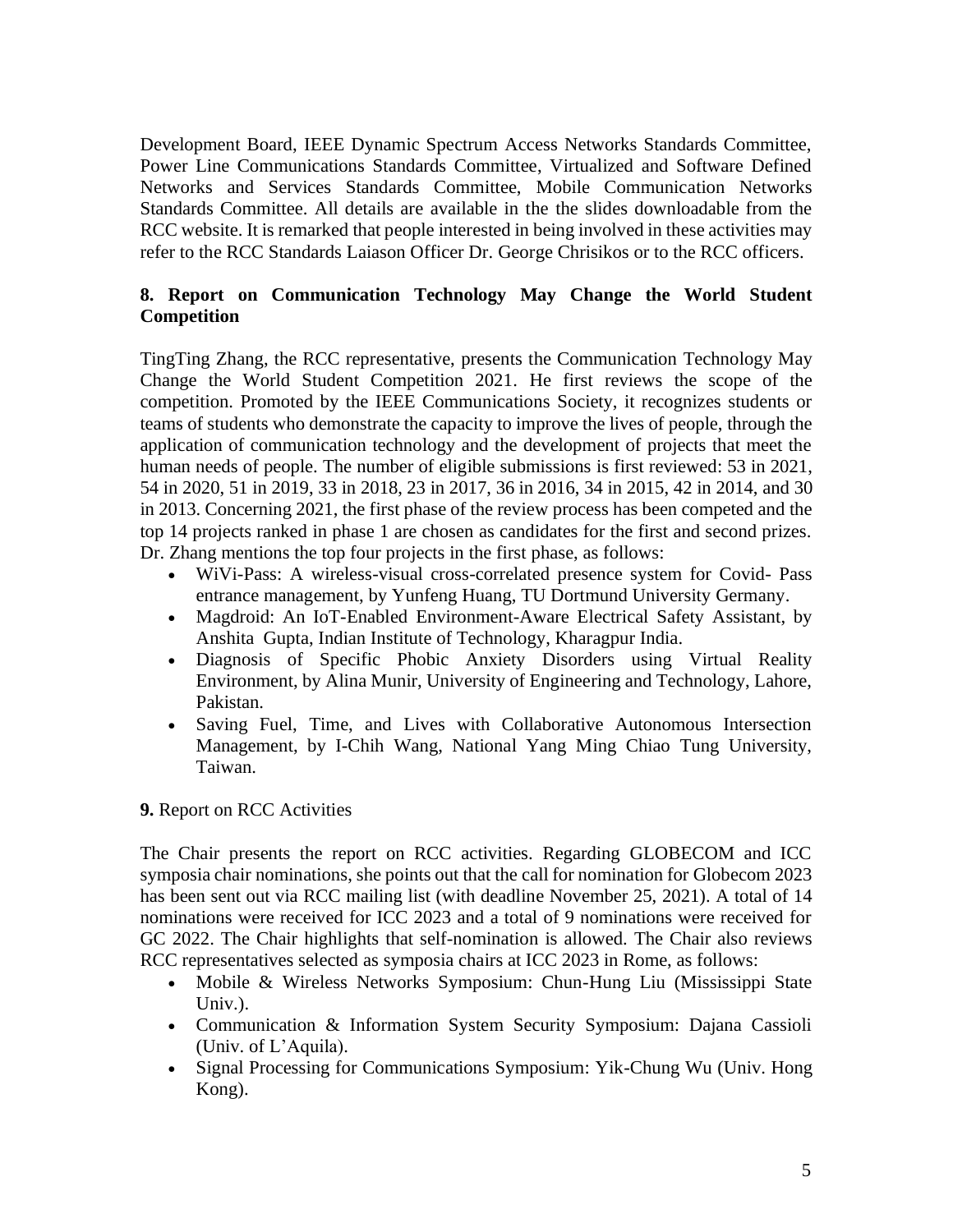- Communication Theory Symposium: Haesik Kim (VTT Technical Research Center).
- Cognitive Radio & AI-Enabled Networks Symposium: Sudharman Jayaweera (Univ. New Mexico).

Regarding conference endorsement for ComSoc technical co-sponsorship, the Chair remarks that RCC endorses a number of conferences every year but that the conference should be relevant to the scope of the RCC. Interested people may contact the RCC officers to obtain support from the RCC. The Chair also reminds that, to request IEEE Fellowship Endorsement from the RCC, it is necessary to contact the RCC officers.

Concerning ComSoc Distinguished Lecturer Nomination, the Chair remarks that the nomination deadline is September 2022. Again, interested people may contact the RCC officers. Current distinguished lecturers are:

- Tony Q. S. Quek, Singapore University of Technology and Design.
- Giovanni Geraci, University Pompeu Fabra.
- Bruno Clerckx, Imperical College London.

The Secretary reminds that the IEEE Radio Communications Committee has launched a series of online seminars starting from July 2021, to give great opportunities to learn the recent outcomes on trending topics from outstanding researchers. The duration of each seminar is 35-40 minutes plus Q&A. The first seminar ("Optimization of the Achievable Rate for MIMO Systems Assisted by Reconfigurable Intelligent Surfaces") was given by Dr. Mark Flanagan, University College Dublin, on July 7, 2021. The second one ("Wireless Communications with Physically Large Antenna Arrays") was given by Dr. Emil Björnson, Linkoping University, Sweden.

Finally, the Chair solicits nominations for the 2022 RCC Outstanding Service Award and for the for 2022 RCC Early Achievement Award. She reminds that the deadline to receive nominations for both awards has been set to March 1, 2022. Nominations should be sent by email to the RCC Secretary. The Chair reminds that the Early Achievement Award: (1) Recognizes members of the RCC who have achieved early career visibility in the field through research and service; (2) who have participated in the RCC (e.g., attended RCC meetings, served RCC in a significant capacity, been member of the TPC for ICC/GLOBECOM); (3) are within 10 years of their PhD.

#### **10. Next RCC Meeting**

The next RCC meeting will be scheduled in ICC 2022, Seoul, Korea.

#### **11. Adjourn**

The meeting was adjourned at 3:30 pm GMT.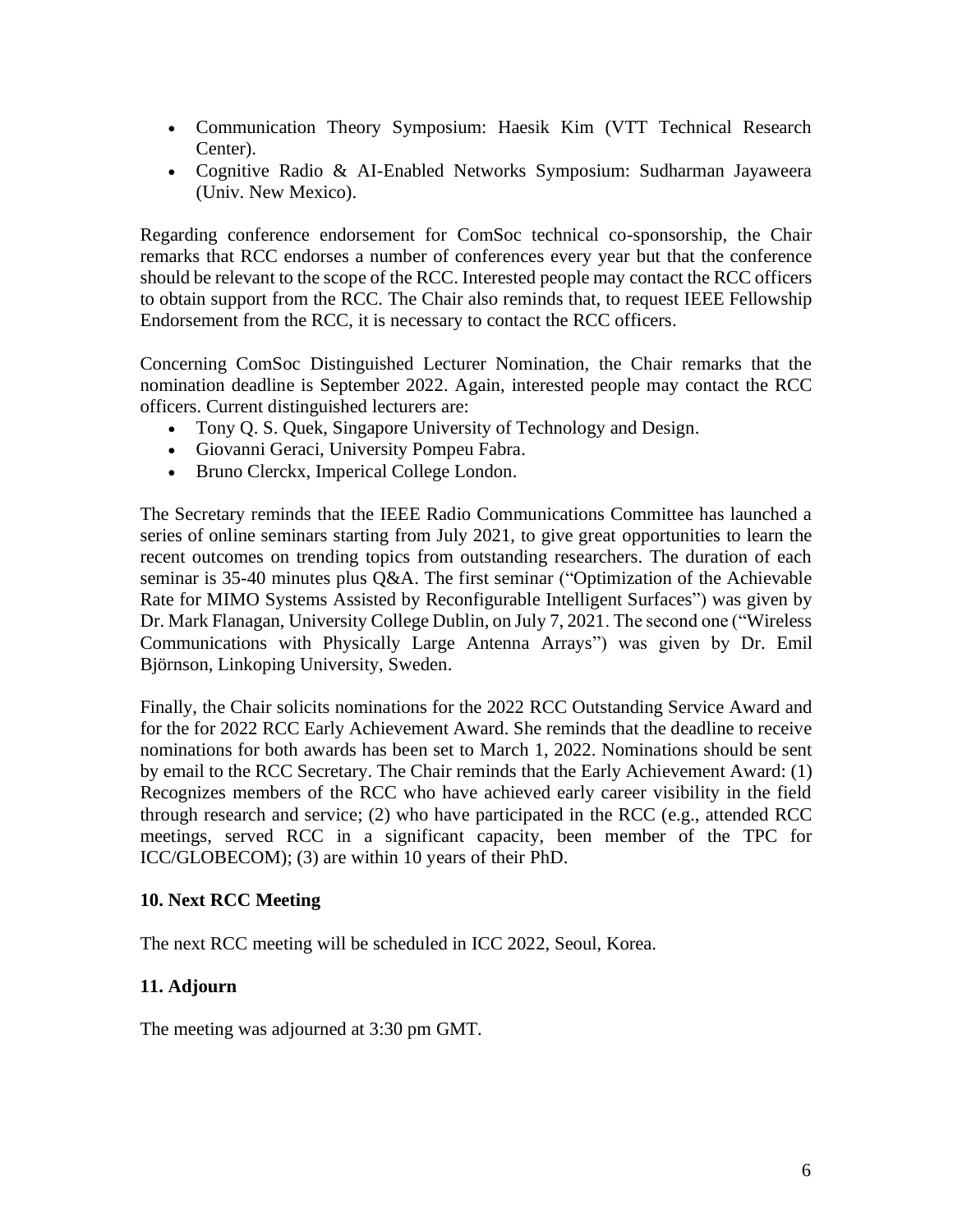# **Attendance List**

| Enrico Paolini                           | University of Bologna                        | e.paolini@unibo.it                                 |
|------------------------------------------|----------------------------------------------|----------------------------------------------------|
| Jemin Lee                                | <b>SKKU</b>                                  | jemin.lee@skku.edu                                 |
| Julian Cheng                             | University of British Columbia               | julian.cheng@ubc.ca                                |
| Cyn Sikora                               | <b>IEEE</b> ComSoc                           | c.a.sikora@comsoc.org                              |
|                                          | <b>Basque Center for Applied</b>             |                                                    |
| Santiago Mazuelas<br>Daniel Benevides da | Mathematics<br>National Yunlin University of | smazuelas@bcamath.org                              |
| Costa                                    | Science and Technology, Taiwan               | danielbcosta@ieee.org                              |
| Vincent Chan                             | <b>MIT</b>                                   | Chan@mit.edu                                       |
| <b>Ertugrul Basar</b>                    | Koc University                               | ebasar@ku.edu.tr                                   |
| Hina Tabassum                            | York University                              | hinat@yorku.ca                                     |
| Giovanni Geraci                          | Univ. Pompeu Fabra, Barcelona                | giovanni.geraci@upf.edu                            |
| Wei Zhang                                | University of New South Wales                | w.zhang@unsw.edu.au                                |
| Andrea Giorgetti                         | University of Bologna                        | andrea.giorgetti@unibo.it                          |
| Yanxiang Jiang                           | Southeast University                         | yxjiang@seu.edu.cn                                 |
| Chia-Han Lee                             | National Yang Ming Chiao Tung<br>University  | chiahan@nycu.edu.tw                                |
| Dajana Cassioli                          | University of L'Aquila                       | cassioli@ieee.org                                  |
| Andrea Conti                             | University of Ferrara                        | a.conti@ieee.org                                   |
| Harpreet S. Dhillon                      | Virginia Tech                                | hdhillon@vt.edu                                    |
| Mark Flanagan                            | University College Dublin                    | mark.flanagan@ieee.org                             |
| Yu Wang                                  | Temple University                            | wangyu@temple.edu                                  |
| George Karagiannidis                     | Aristotle University of Thessaloniki         | geokarag@auth.gr                                   |
| Stefania Bartoletti                      | <b>IEIIT-CNR</b>                             | stefania.bartoletti@cnr.it                         |
| Marco Chiani                             | University of Bologna                        | marco.chiani@unibo.it                              |
| <b>Tingting Zhang</b>                    | Harbin Institute of Technology,<br>Shenzhen  | zhangtt@hit.edu.cn                                 |
| Melike Erol-Kantarci                     | University of Ottawa                         | melike.erolkantarci@uottawa.ca                     |
| Imran Shafique Ansari                    | University of Glasgow                        | ansarimran@ieee.org;<br>imran.ansari@glasgow.ac.uk |
| Saw Nang Paing                           | Kyung Hee University                         | saw a gaping@gmail.com                             |
| Neelesh B. Mehta                         | Indian institute of science                  | Nbmehta@iisc.ac.in                                 |
| Hanying Zhao                             | Tsinghua University                          | zhao-hy16@mails.tsinghua.edu.cn                    |
| Umberto Spagnolini                       | Politecnico di Milano                        | Umberto.Spagnolini@polimi.it                       |
| Petar Popovski                           | Aalborg University                           | $petarp@e$ s.aau.dk                                |
| Moe Z Win                                | MIT                                          | moewin@mit.edu                                     |
| James Thompson                           | <b>Bridge Network Consulting</b>             | jimthomp@ieee.org                                  |
| Marios Kountouris                        | <b>EURECOM</b>                               | marios.kountouris@eurecom.fr                       |
| Mubashir Rehmani                         | MTU, Ireland                                 | mshrehmani@gmail.com                               |
| Nicolo Decarli                           | CNR - IEIIT                                  | nicolo.decarli@ieiit.cnr.it                        |
| Yuan Shen                                | Tsinghua University                          | shenyuan ee@tsinghua.edu.cn                        |